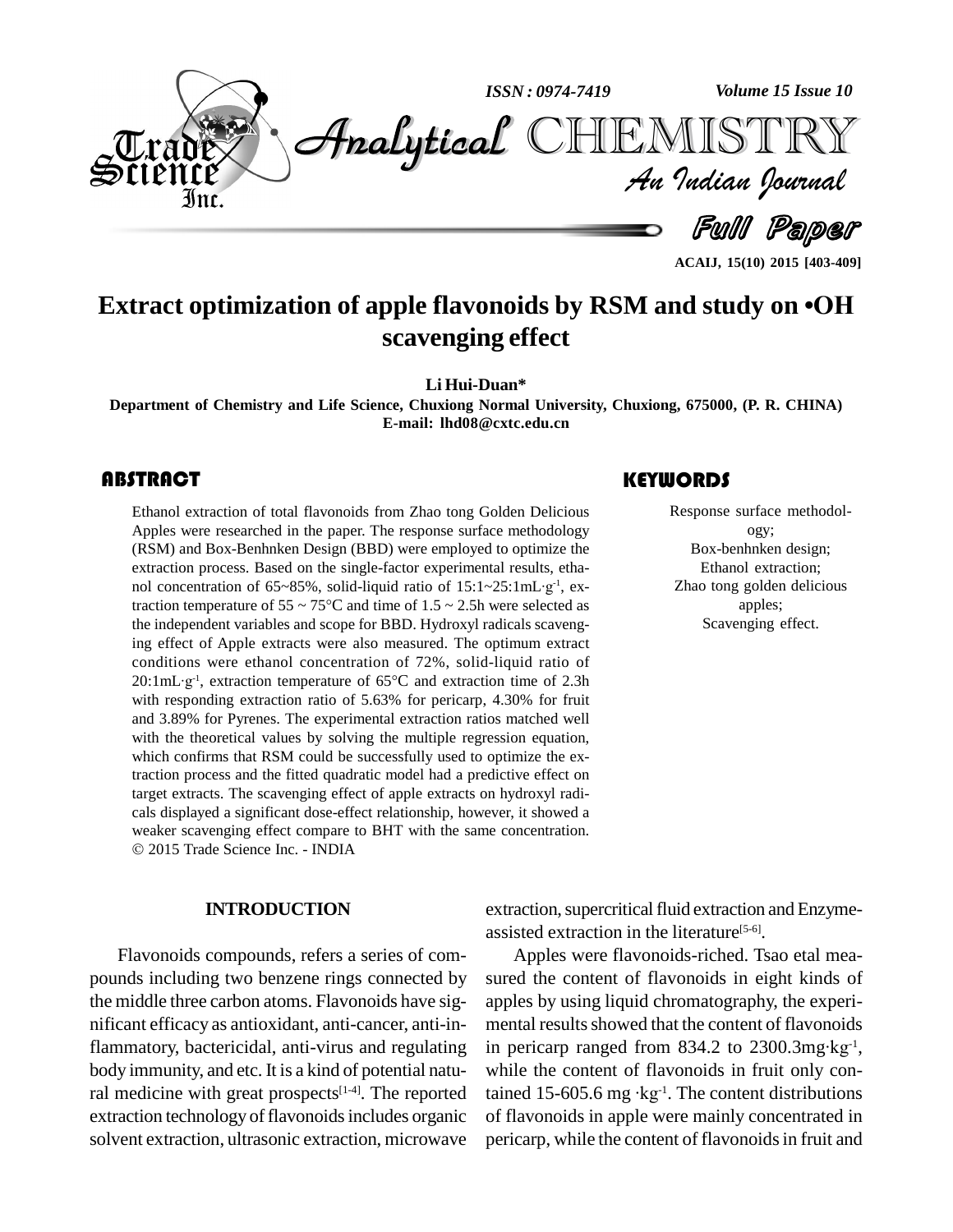Pyrenees were very limited $[7]$ . As there were no stan- ing dards for most flavonoids, the reported contents of apple total flavonoids were measured by spectro photometry **[8-9]**. JY Nie reported the extraction opti mization of total flavonoids from apple fruit and the determination of total flavonoids content by spectrophotometry **[10]**. The ultrasonic assisted extraction of total flavonoids from apples and related research work were also reported in the literature<sup>[10]</sup>. Research surface data showed that total flavonoids concentrated in the pericarp, but related research on the extraction and content determination of total flavonoids from pericarp were very limited **[11-13]**. There were no re port on the extraction and content determination of total flavonoids from Zhao tong golden delicious apples in the literature.

Response Surface Methodology (RSM) was demonstrated an effective statistic technique for optimizing complex processes, which has been suc cessfully used to optimize the extraction process of total flavonoids compounds from many medicine plants<sup>[14-15]</sup>. The extraction ratios of total flavonoids were greatly influenced by extraction conditions, Box-Behnken Designs (BBD) were performed to predict the optimal extraction conditions and analyze the sensitivity of extraction rate to corresponding factors<sup>[16]</sup>. Here, Ethanol extraction flavonoids  $\frac{1000}{100}$ from Zhao tong golden delicious apples and deter mination of flavonoids content by spectrophotom etry were reported, RSM and BBD were employed to optimize the extraction process. The hydroxyl radicals scavenging effect of apples extracts were also studied. This research would provide valuable data of flavonoids content for the identification and utili zation of apple nutritional value.

#### **MATERIALSAND METHODS**

#### **Materials**

terials<br>Zhao tong golden delicious apples→ separation backgr Zhao tong golden delicious a<br>dry  $\rightarrow$  crush  $\rightarrow$  Spare.

### $\boldsymbol{\mathrm{Experimental\, methods}}$

**I**<br>*I* golden deli<br>*I* dodology and<br>*IISTRY* Optimization ethanol extraction of total flavonoids from Zhao tong golden delicious apples by Response Surface Methodology and their scavenging effect on hydroxyl radicals were illustrated in. Extraction of total flavonoids, Qualitative experi ments of apples extracts, and obtains of linear equations from Rutin standard curve were performed according to the literature **[17-19]**.

#### **Optimization of the extraction process by RSM**

Optimization of extraction process byResponse surface methodology was operated as References<sup>[19]</sup>. Box-Benhnken Design combining with quadratic re sponse model of four factors and three levels were performed to optimize the extraction process. The independent variables of four- variables were firstly determined, the level of variables were coded by - 1, 0, 1 based on the results of single-factor experi ment (as shown in). A total of 27 points were de signed, including points 16 factorial, 8 star points and 3 central points to ensure the precision of ex periment.

#### **Study on hydroxyl radical inhibition activity**

Total flavonoids were extracted from apples under the preferred conditions byRSM. The extracts were centrifuged, purification by macroporous resin, ethanol elution (ethanol volume fraction 72%), sol vent evaporation, freeze-dried to obtain the total fla vonoids powder. Apple total flavonoids solutions with different concentrations were prepared. Hy droxyl radical scavenging activity were operated according to the references<sup>[17-20]</sup>, apple total flavonoids and BHT solutions with different concentrations were added, The absorbance were measured under 510nm, the average values of absorbance were collected by parallel experiments. The scavenging ratios were calculated as follows:

The scavenging ratio of hydroxyl radical (%)<br>=  $[A_0 - (A_x - A_{x0})] / A_0 \times 100$ 

 $A_0$  is the absorbance of control solution,  $A_x$  was the absorbance of apple extracts or BHT;  $A_{v0}$  was background absorbance of the extract without  $\mathrm{H}_{2}\mathrm{O}_{2}$ .

#### **RESULTSAND DISCUSSION**

Chromogenic reactions of apple extracts were listed in, which were consistent with Rutin. It confirms that delicious apples contained total fla-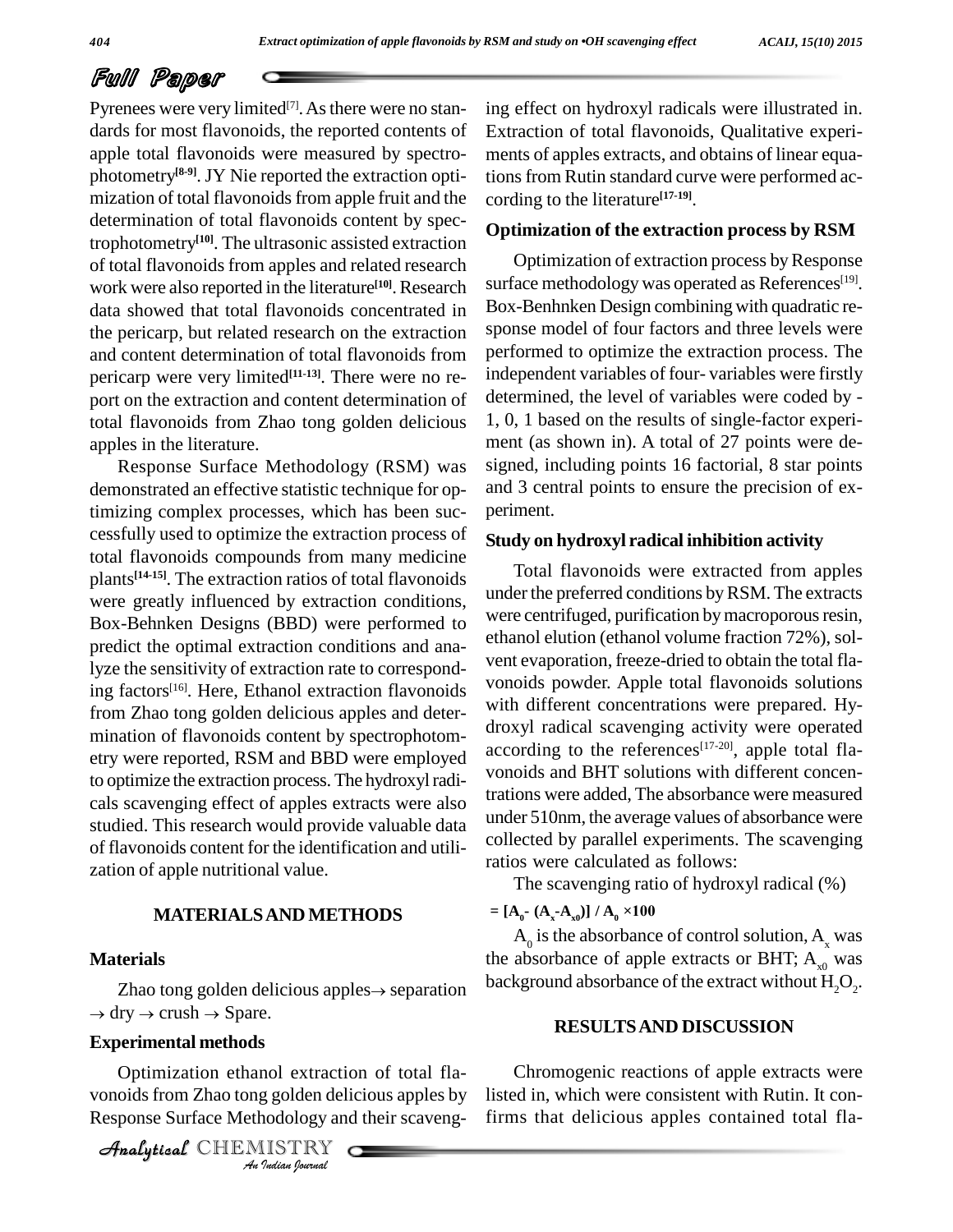vonoids. The absorption spectra of Rutin were shown in, so 510nm was determined as the maximum ab sorption wavelength of flavonoids. The linear regression equation was formulated as  $A = -0.00853 +$ 12.6C,  $R^2$  = 0.9991 by the standard curve, as shown in.

#### **Results of single-factor experiments**

Influences of each single factor on extraction ratio were shown in. The optimum ethanol concentration was 75% with the responding extraction ratio 6.30% for pericarp, 4.31% for fruit and 4.05% for pyrenes. The content of flavonoid glycosides with moderately polar were high in apples. The polarity of the dissolution system was reduced with increasing ethanol concentration, which reduced the solu bility of flavonoid glycosides and increased the dis solution of fat-soluble impurities. The presences of impurities were not conducive to post-separation and purification of total flavonoids, so the optimum ethanol concentration wasselected as 75%. The impacts of solid-liquid ratio on extraction ratio of apples flavonoids were also shown in, Extraction ratio was significantly increased with the increasing of solidliquid ratio, when the solid-liquid ratio was higher significantly increased with the increasing of solid-<br>liquid ratio, when the solid-liquid ratio was higher<br>than 1:20 g·mL<sup>-1</sup>, extraction ratio began to decrease.<br>The preferred solid-liquid ratio was determined as<br>1:20 g· The preferred solid-liquid ratio was determined as  $1:20$  g·mL<sup>-1</sup> with the responding extraction ratio of 5.70% for pericarp, 4.31% for fruit and 4.05% for 1:20 g·mL<sup>-1</sup> with the responding extraction ratio of<br>5.70% for pericarp, 4.31% for fruit and 4.05% for ratio 1<br>pyrenes. Lower than 1:20 g·mL<sup>-1</sup>, resulted in a waste 1.58 t 5.70% for pericarp, 4.31% for fruit and 4.05%<br>pyrenes. Lower than 1:20 g·mL<sup>-1</sup>, resulted in a wa<br>of materials; Higher than 1:20 g·mL<sup>-1</sup>, the conce  $t^{-1}$ , the concentration gradient of solid-liquid phase was two small, which was not conducive to the dissolution of total flavonoids. As shown in, with the increasing of temperature, extraction ratio increased significantly, the maximum of extraction ratio was achieved at 65 !. The higher temperature would lead to ethanol evaporation and oxidative degeneration of total flavonoids. The lower temperature decreases the dissolution rate of flavonoids. The optimum extraction temperature Extract was determined as 65 ! for extraction of total fla vonoids from apple. The optimum extraction time was 2.0h with the responding extraction ratio of 5.23% for pericarp, 3.73% for fruit and 3.48% for pyrenes. Less than 2.0h, the dissolution balances were not achieved, more than 2.0h, the dissolution

of other fat-soluble impurities complicated the post separation and purification of total flavonoids. Ac cording to the results of single factor experiments,<br>ethanol concentration of  $65 \sim 85\%$ ; solid-liquid ratio<br>of  $1:15 \sim 1:25$  g·mL<sup>-1</sup>, extraction temperature of ethanol concentration of 65~85%; solid-liquid ratio -1 , extraction temperature of 55~75! and extraction time of  $1.5 \sim 2.5$ h were determined as the factors and levels for response surface analysis.

**Response surface optimization of extraction pro cess**

#### **Multiple regression model and analysis of vari ance (ANOVA)**

The extraction process of total flavonoids from apple was further optimized by RSM. According to the single-factor experimental results of 3.1, etha-<br>nol concentration of 65~85%; solid-liquid ratio of<br>1:15~1:25 g·mL<sup>-1</sup>, extraction temperature of 55~75! nol concentration of 65~85%; solid-liquid ratio of -1 , extraction temperature of 55~75! and extraction time of  $1.5 \approx 2.5$ h were selected as the actual levels of factors to maximize the extraction ratio of total flavonoids by Box-Benhnken de sign, as listed in. A total of 27 experiments were designed, including 16 factorial experiments, 8 star experiments and 3 central experiments to estimate the errors.

The RSM experimental design and results of extraction ratio from applewere shown in. Extraction ratio ranged from 2.07 to 5.33% for pericarp, from 1.58 to 4.07% for fruit, and from 1.43 to 3.68% for pyrenes. The maximum of extraction ratio was re corded under the experimental conditions of ethanol<br>concentration of 75%; solid-liquid ratio of 1:20<br>g·mL<sup>-1</sup>, extraction temperature of 65! and extraction concentration of  $75\%$ ; solid-liquid ratio of 1:20 -1 , extraction temperature of 65! and extraction time of 2.5h. The experimental data was analyzed by RSM using Design-Expert8.0 software, the re sponse variable of total flavonoids extract ratio and the four factors were related by the following multiple regression equation:

#### **Extract ratio =-111.689+1.025\*A+1.317\*B+**  $1.702*C+10.385*D-0.00238*A*B-0.00228*A*$ **C+0.0441\*A\***

 ${\bf D+0.00754*B*C+0.0273*B*D-0.00547*C*D}$ 547\*C\*D-<br><sup>2</sup> (Pericarp)<br>5\*B+1.300\*<br>0337\*A\*D<br>D-0.00493\*<br>IISTRY Analytical**0.00646\*A<sup>2</sup>-0.0421\*B <sup>2</sup>-0.0130\*C<sup>2</sup>-2.984\*D<sup>2</sup> (Pericarp) Extract ratio =-85.304+0.783\*A+1.006\*B+1.300\* C+7.932\*D-0.00182\*A\*B-0.00174\*A\*C+0.0337\*A\*D +0.00576 \*B\*C+0.0209\*B\*D-0.00418\*C\*D-0.00493\***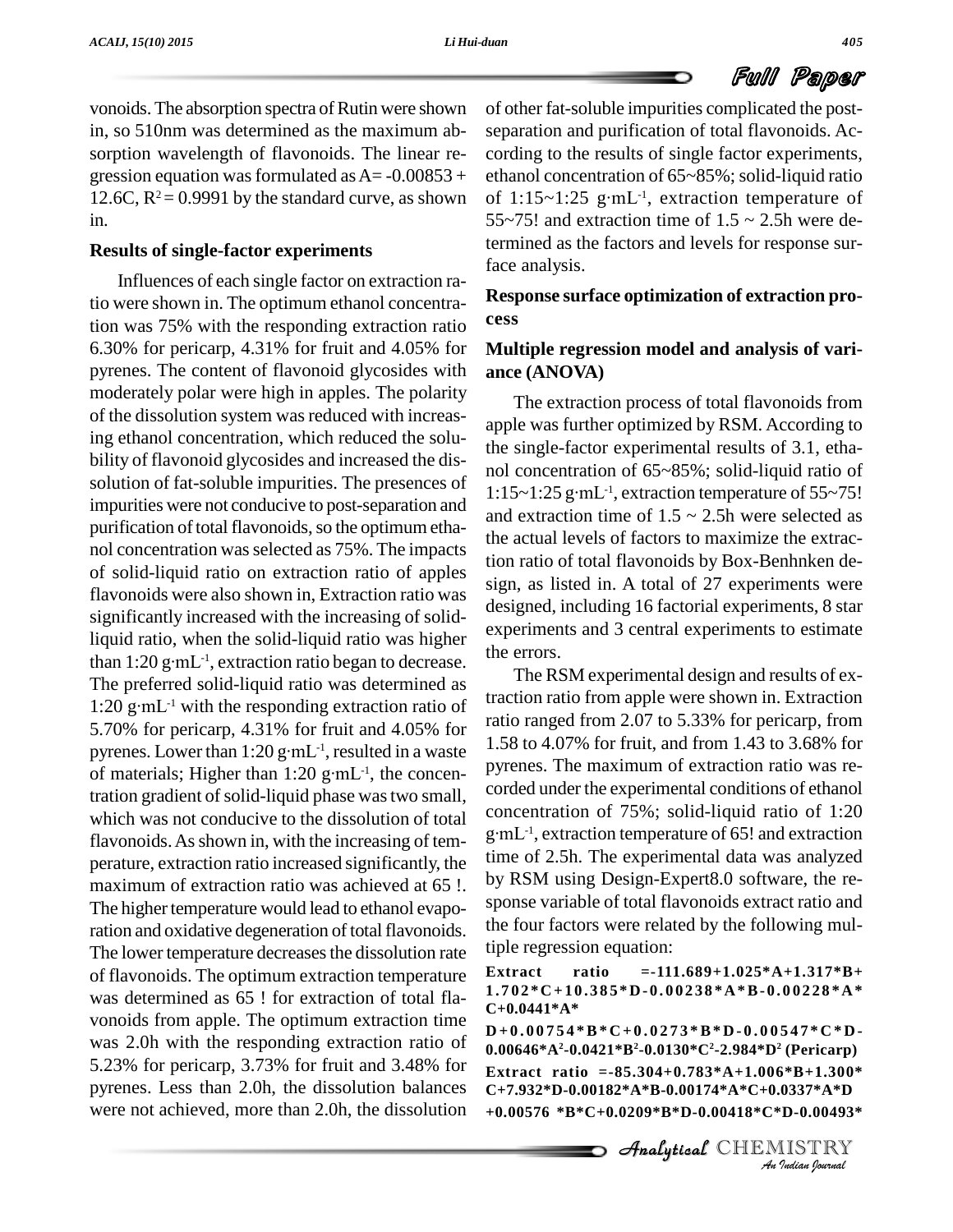**A<sup>2</sup>-0.0322\*B <sup>2</sup>-0.00989\*C<sup>2</sup>-2.279\*D<sup>2</sup> (Fruit)**

**Extraction ratio =-77.171+0.708\*A+0.910\*B+ 1.176\*C+7.175\*D-0.00165\*A\*B-0.00158\*A\*C+0.0305\* A**

#### **\*D+0.00521\*B\*C+0.0189\*B\*D-0.00378\*C\* D- 0.00446\*A<sup>2</sup>-0.0291\*B <sup>2</sup>-0.00895\*C<sup>2</sup>-2.0619\*D<sup>2</sup> (Pyrenes)**

Showed the analysis of variance (ANOVA) for the multiple regression equation, the linear terms were all significant for response variables. The quadratic terms were extremely significant for the re sponse variables. The interaction terms of ethanol concentration and extraction temperature, ethanol concentration and extraction time were significant for the responding values of extraction ratio; the interaction term of solid-liquid ratio and extraction temperature were extremely significant for the re sponding values. The analysis result indicated the response variable (the extraction ratio of total fla vonoids) and the four test factor were not a simply linear relationship. The adequate precision value of 27.797 was greatly higher than the desirable value linear relationship. The adequate precision value of<br>27.797 was greatly higher than the desirable value<br>of 4.00, which presented a higher "signal (response) 27.797 was greatly higher than the desirable value<br>of 4.00, which presented a higher "signal (response)<br>to noise (deviation)" and indicated that the model was significant for the total flavonoids extraction process of from apple. The value of  $\mathbb{R}^2$  (0.988) and  $R_{\text{Adj}}^2$  (0.974) for the multiple regression equation cant in was approaching and closed to 1, indicated a high degree of correlation between the experimental and predicted values and suitable of the model. The lower value of coefficient of the variance (C.V. =4.777%) also indicated a good reproducibility of the model.

perature, and interaction terms of ethanol concen-*I*nderms of a<br>*Indian* were signal<br>*IISTRY* The result of analysis of variance (ANOVA) showed that significant levels of the four factors were sorted by ethanol concentration > extraction time> extraction temperature> solid-liquid ratio. The lin ear terms of ethanol concentration and extraction time, interaction term of solid-liquid ratio and extraction temperature, and all of quadratic terms were extremely significant for response variable. The lin ear terms of solid-liquid ratio and extraction tem tration and extraction temperature, ethanol concentration and extraction time were significant for the response variable.

#### **RSM analysis and research on the optimum extract process for total flavonoid**

The multiple regression models could be vividly reflected by the 3D response surface and Contour lines plots, as shown in. The 3D response surface plots reflected the effects of multiple indepen dent variables on the response value, the sensitivity of response value to different factors could also be analyzed. In the Contour lines plots, the closer the curve to the center, the greater of the value corre sponding response variable; contour lines with cir cular indicated weak interactions between indepen dent variables, contour lines with oval indicated strong interaction between independent variables. An increase of ethanol concentration (A) and extraction time (D) resulted in a monotonous increase of response variable to a maximum at a certain lev els; while an increase of solid-liquid ratio (B) and extraction temperature (C) resulted in an initial in crease and then decrease of response variable.

The interaction effects of ethanol concentration and solid-liquid ratio on the respond value were illustrated in the 3D response surface plots of, the corresponding surfaces of ethanol concentration were more steeper, indicated its extremely signifi cant impact on extraction ratios. Contour lines were far away from the center, indicated the interaction of the two terms were not significant for the responding values. the maximum of extraction ratios were<br>achieved as ethanol concentration of 72% and solid-<br>liquid ratio of 20: 1 mL·g<sup>-1</sup>. The liner terms of ethaachieved as ethanol concentration of 72% and solid--1 . The liner terms of etha nol concentration and extraction temperature on the responding values were displayed in the 3D response surface plots of, the impact of the former term on extraction was more significant than the latter. Contour lines plots were close to Oval, indicated the interaction effects of the above two terms on the re sponse values were a little significant  $P = 0.017$ . the maximum of extraction ratios were obtained as the ethanol concentration of 72% and extraction tem perature of 65!. The liner terms of ethanol concentration and extraction time both displayed extremely significant impact on the responding value of extraction ratio, as shown from the steeper surface with large curvature in the 3D response surface plots in.

CHEMISTRY COMPANY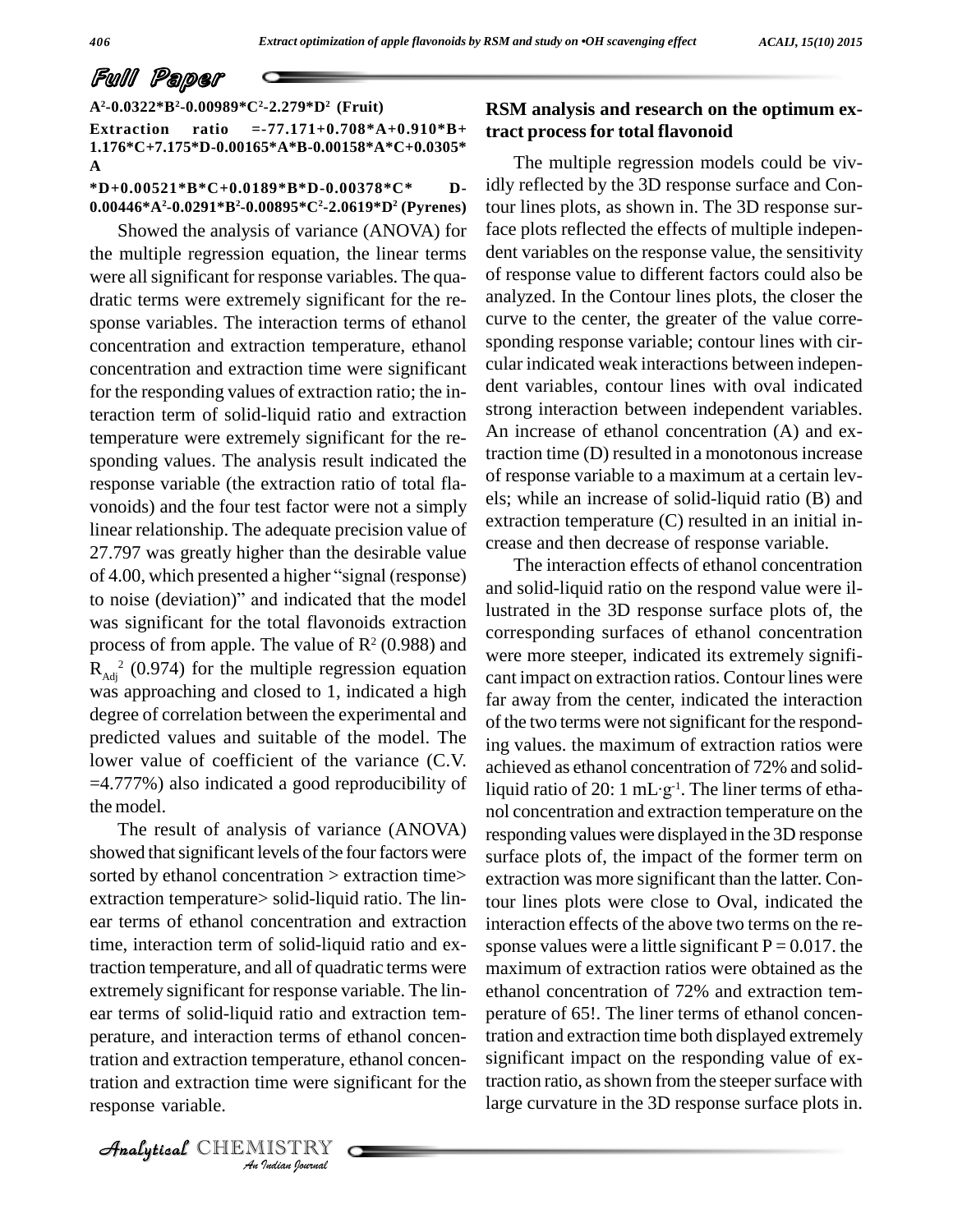Contour lines plots were close to Oval, indicated the interaction effects of the above two terms on the response values were a little significant  $P = 0.0203$ . The maximum of extraction ratios were obtained as ethanol concentration of 72% and extraction time of 2.3 h.

From the 3D response surface plots of, the im pact of solid-liquid ratio and extraction temperature terms on the extraction ratios were both a little sig nificant for the responding value of extraction ratio. Contour lines plots were Oval-like, indicated inter action effects of the above two terms on the response<br>values were extremely significant  $P = 0.0006$  the • DPPH radicals as the o-dihydroxy from the strucvalues were extremely significant  $P = 0.0006$ . the maximum of extraction ratios were achieved as the values were extremely significant  $P = 0.0006$ . the  $vDP$  maximum of extraction ratios were achieved as the tura solid-liquid ratio of 20: 1 mL· g<sup>-1</sup> and extraction temperature of 65!. The 3D response surface and Contour lines plots of the interaction effect of solid-liq uid ratio and extraction time on the response values of extraction ratio were shown in, the corresponding surface of extraction time was steeper, indicated its impacts on the response value were more sig nificant than solid-liquid ratio. the interaction effects of the above two terms on the extraction ratios were not obvious from the Contour lines plots with circle-like. The interaction effects of extraction tem perature and time on the extraction ratio were shown in. The impact of extraction time on the responding value were more significant than that of extraction temperature, as the corresponding surfaces of latter were steeper in the 3D response surface plots. From Contour lines plots, Contour lines were circle-like and far away from the centre, indicated the weaker interaction impact of the terms on the extration ratio.

The optimum values of the selected variables were obtained by solving the multiple regression equation. The values obtained were  $A=72.24\%$ ,  $R_X$ were obtained by solving<br>equation. The values ob<br> $B=21.19:1mL·g<sup>-1</sup>, C=64.7$  $^{-1}$ , C=64.74! and D=2.30 h, with the <sup>terms</sup> corresponding extraction ratio of 5.62% for peri carp, 4.30% for fruit and 3.89% for pyrenes, calculated by Design-Expert 8.0 software. In the experi ment, the preferred extract conditions were selected as ethanol concentration of 72%; solid-liquid ratio ment, the preferred extract conditions were selected <br>as ethanol concentration of 72%; solid-liquid ratio depend<br>of 21.19:1mL·g<sup>-1</sup>, extraction temperature of 65 ! and analysis time for 2.30 h. Three triplicate experiments were performed under the preferred extract conditions to

confirm the experimental data, the average values of extraction ratio were 5.63% for pericarp, 4.30% for fruit and 3.89% for pyrenes. The obtained ex perimental results were listed in, the experimental and calculated values of extraction ratios matched with each other very well, which indicated that the model were reliable for extraction of flavonoids from apples.

#### **Study on hydroxyl radicalscavenging activity**

The Flavonoids compounds had a scavenging<br>effect on hydroxyl radical, superoxide radicals and<br>•DPPH radicals as the o-dihydroxy from the struceffect on hydroxyl radical, superoxide radicals and tural benzene ring.As operated in the literature, Hy droxyl radical scavenging activities of apple extracts and BHT with different concentrations were mea sured, as listed in. With the concentration increasing of apple extracts and BHT, the scavenging ratio for hydroxyl radicals increased, which showed a significant degree of dose-effect relationship. But the apple extracts showed weaker scavenging effect compare to BHT with the same concentration. The reasons were analyzed asfollows: first, o-dihydroxy from benzene rings were partly methylated, leading to the reduction of scavenging activity on hydroxyl radical [19-21]. Second, the lack of necessary separation and identification for apple extracts, and the presence of impurities also affected its scavenging effect.

#### **CONCLUSIONS**

*A* dependent variables and scope for response surface *Inse surface*<br>*Indian Indian*<br>*IISTRY*<br>*IISTRY*<br>*Indian Ipernad* The RSM and BBD were successfully employed to optimize the extraction conditions of flavonoids from apples. The impacts of ethanol concentration and extraction time terms on the extraction ratio were extremely significant. While the effects of other two terms on extraction ratio were not as obvious. Ac cording to the results of single-factor experiments,<br>ethanol concentration of  $65~85\%$ , solid-liquid ratio<br>of  $15:1~25:1~\text{mL·g}^{-1}$ , extraction temperature of  $55~\sim$ ethanol concentration of 65~85%, solid-liquid ratio <sup>-1</sup>, extraction temperature of 55  $\sim$ 75! and time of  $1.5 \sim 2.5$ h were selected as the inanalysis. The preferred extract conditions optimized by RSM and Box-Benhnken design were ethanol concentration of  $72\%$ , solid-liquid ratio of  $20:1$ 

**Analytical** CHEMISTRY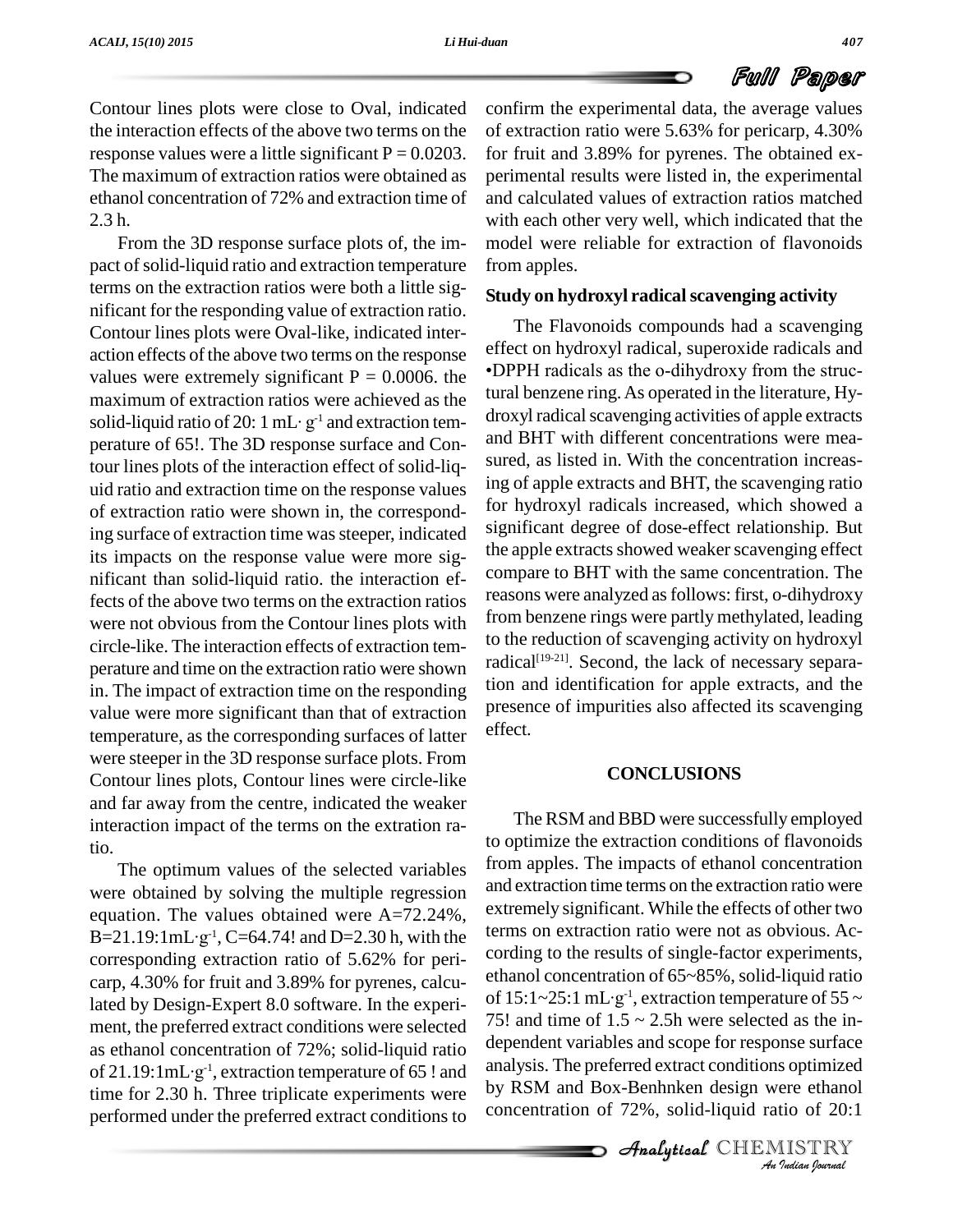# **Full Paper**<br>mL·g<sup>-1</sup>, extraction temperature

<sup>-1</sup>, extraction temperature of 65! and time of 2.3h [6] L. with responding extraction ratio of 5.63% for peri carp, 4.30% for fruit, 3.89% for pyrenes. The ex-<br>perimental values of extraction ratio matched well [7] perimental values of extraction ratio matched well with the calculated ones by solving the multiple re which indicated the predictive  $\frac{1}{2}$  is  $\frac{1}{2}$  indicated the predictive  $\frac{1}{2}$  is  $\frac{1}{2}$  in  $\frac{1}{2}$  in  $\frac{1}{2}$  in  $\frac{1}{2}$  in  $\frac{1}{2}$  in  $\frac{1}{2}$  in  $\frac{1}{2}$  in  $\frac{1}{2}$  in  $\frac{1}{2}$  in  $\frac{1}{2}$  in effect of the fitted quadratic model on target extracts. The scavenging effects of apple extracts on hydroxyl radicals displayed a significant dose-effect relation ship, but showed a weaker scavenging effect com pare to BHT with the same concentration. The isolation, purification and structure identification of apple total flavonoids, relationship between anti oxidant activity and structure of flavonoids, and related research works are underway.

#### **ACKNOWLEDGEMENT**

The authors acknowledge the financial support of the Natural Science Foundation of Yunnan province (Grant No. 2012FD050) and scientific research projects of Chuxiong Normal University (Grant No. 11YJGG01)

#### **REFERENCE**

- **[1]** L.Yang,Y.L.Cao,J.G.Jiang et al.; Response surface optimization of ultrasound-assisted flavonoids extraction from the flower of Citrus aurantium L.var.amara Engl [J], Journal of Separation Science, **33(9)**, 1349-1355 **(2010)**.
- **[2]** E.D.Daffodil, V.R.Mohan; Total phenolics, fla vonoids and in vitro antioxidant activity of Nymphaea Pubescens wild rhizome [J], World Journal of Pharmacy and Pharmaceutical Sciences, **2(5)**, 3710-3722 **(2013)**.
- **[3]** W.Huang,A.Xue, H.Niu et al.; Optimized ultrasonic assisted extraction of flavonoids from Folium eucommiae and evaluation of antioxidant activity in multi-test systems in vitro [J], **114(3)**, 765-1172 **(2009)**.
- *drolysate* [J], Food **[4]** Y.H.Li, B.Jiang, T.Zhang et al.; Antioxidant and free radical-scavenging activities of chickpea protein hy-<br>drolysate [J], Food Chemistry, **106(2)**, 444–450 4 radical-scavenging activities of chickpea protein hy- **(2008)**.
- *I*<br>*I*. Zhang et al.:<br>*I*ication of fla<br>ppment, 29(1)<br>*IISTRY* **[5]** Y.Zhang, G.J.Cao, Y.Zhang et al.; Research on the extraction and identification of flavonoids[J], Food Research and Development, **29(1)**, 154-157 **(2008)**.

CHEMISTRY COMPANY

- **[6]** L.Wang, C.L.Weller; Recent advancesin extraction of nutraceuticals from plants [J], Trends in Food L. Wang, C.L. Weller; Recent advances in extraction<br>of nutraceuticals from plants [J], Trends in Food<br>Science and Technology, 17, 300–312 (2006).
- **[7]** R.Tsao,R.Yang,J.C.Young et al.; Polyphenolic profiles in eight apple Cultivars using high-performance liquid chromatogra-phyˇHPLC ˇ[J], Journal ofAgricultural and FoodChemistry, **51**, 6347-6353 **(2003)**.
- **[8]** J.H.Wang, Y.S.Han,Y.Q.Dai; Determination of fla vonoids contents in fruits and vegetables [J], China Fruit Vegetable, **4**, 23-25 **(1994)**.
- [9] F.FawbushÿJ.F.NockÿC.B.Watkins; Antioxidant contents and activity of 1-methylcyclopropene (1- MCP)-treated Empire apples in air and controlled atmosphere storage[J], Postharvest Biology and Technology, **52**, 30-37 **(2009)**.
- **[10]** J.Y.Nie, D.G.Lv, J.Li et al.; Condition optimization for spectrophotometric method of total flavonoids in apple fruit [J], Journal of fruit science, **27(3)**, 466-470 **(2010)**.
- **[11]** Y.Jiao, Y.Chang; Optimization of ultrasonic wave assisted extraction process of flavonoids from apple peels [J], Science and Technology of Food Industry, **33(9)**, 283- 286 **(2012)**.
- **[12]** H.Li, Y.H.Zhang; Optimization of total flavonoids Extraction from apple fruit [J], Journal of Shandong agriculture university, **34(4)**, 471-474 **(2003)**.
- [13] J.X.JiaÿN.Li, Y.T.Zheng et al.; Determination of total flavonoid content in apples cultivated with two kinds of method [J], Journal of Zhengzhou University (Medical Sciences), **2**, 47-51 **(2012)**.
- [14] I.R.Amado, D.Franco, M.Sánchez et al.; Optimization of antioxidant extraction from Solanum tuberosum potato peel waste by surface response methodology[J], Food Chemistry, **165**, 290-299 **(2014)**.
- **[15]** M.Ranic, M.Nikolic, M.Pavlovic et al.; Optimization of microwave-assisted extraction of natural antioxidants from spent espresso coffee grounds by response surface methodology [J], Journal of Cleaner Production, **80**, 69-79 **(2014)**.
- **[16]** W.Liu, Y.Yu, R.Yang et al.; Optimization of total flavonoid compound extraction from*gynura medica* leaf using response surface methodology and chemical composition analysis[J],Int.J.Mol.Sci., **11**, 4750- 4763 **(2010)**.
- **[17]** H.D.Li, X.Cui; Extraction of flavonoids and scav enging effect on hydroxyl radicals from tamarind shells [J], Journal of Southern Agriculture, **45(5)**, 844-849 **(2014)**.